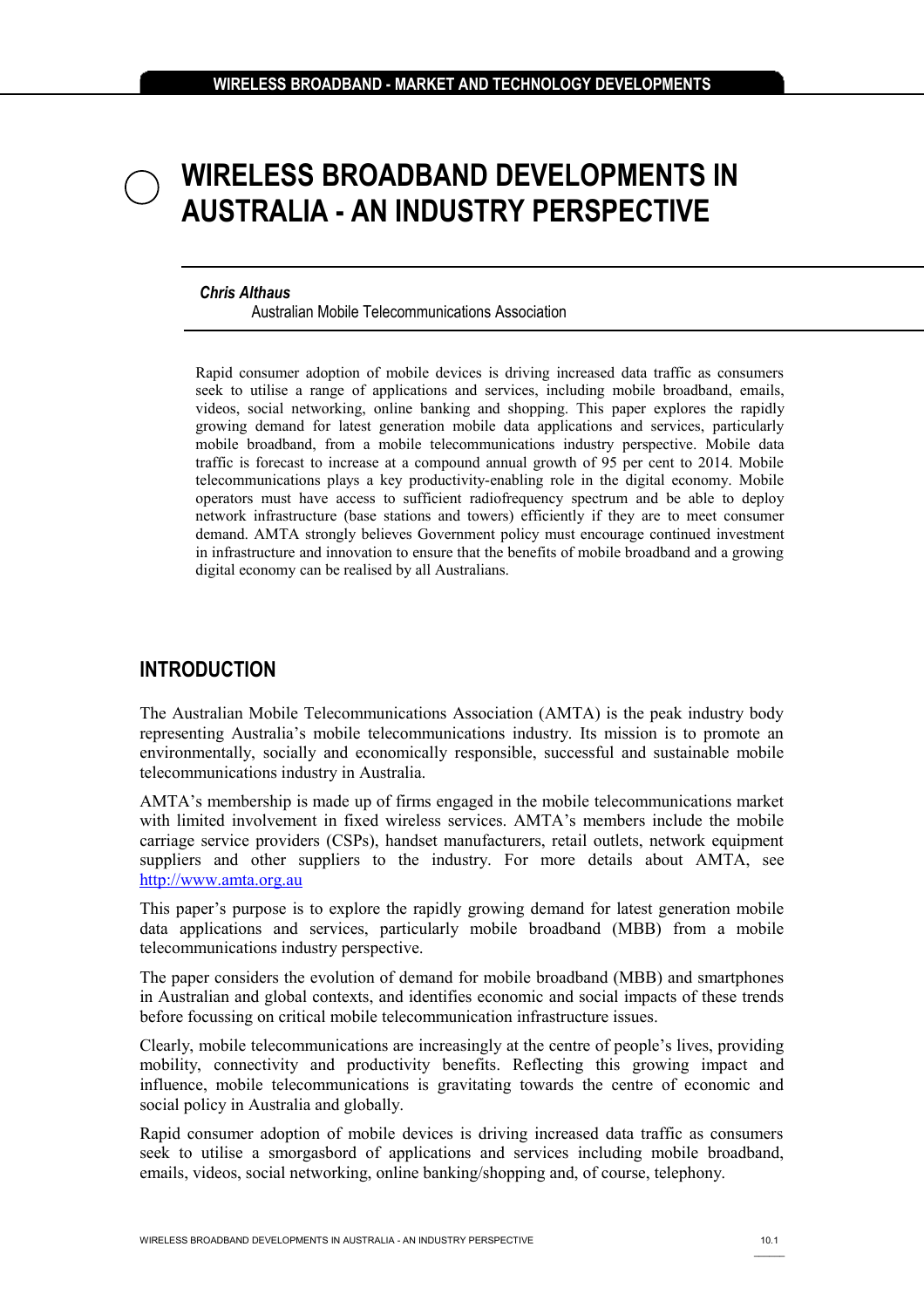The convergent era is being dominated by 'anytime/anywhere' connectivity which is not only revolutionising the way Australians go about their daily lives, but bringing about profound changes and challenges to market structures, business models and policy frameworks.

### **GROWTH IN DEMAND FOR MOBILE SERVICES**

The myriad forecasts, which all point to the same spectacular scenario of smartphone proliferation and rapid growth in mobile data traffic, can be juxtaposed to the evolutionary path of mobiles in Australia, giving a perspective of where the industry has been as it embarks on the next phase of its growth.

Figure 1 traces the evolution of mobiles in Australia: it started 24 years ago with a big and bulky "brick" weighing more than half a kilogram and offered voice-only services and they cost more than \$4000 each. In the ensuing two-and-a-half decades there has been a rapid evolution in technology to what we have today – digital, slim-line, pocket-sized, hand-held mini-computers that provide an array of mobile data services, such as web browsing, email, video, chat, social networking and GPS navigation, which can be accessed on smartphones.



**Figure 1** - History of mobile phones in Australia: the 25-year evolution of mobiles from bulky "bricks" to slimline mini-computers promoting mobility, connectivity and productivity.

The key metrics in the Australian market are:

- 26 million mobile subscriptions services in Australia to June 30 2010 ACMA
- Market penetration of around 115% with population of 22+million people
- Mobile broadband subscriptions increased 71% to reach around 3.46 million as at 30 June 2010

# **GLOBAL GROWTH IN DEMAND FOR MOBILE SERVICES**

Just as mobile subscription growth has eclipsed other aspects of the ICT environment – so mobile broadband has grown very strongly in the past 10-15 years and followed a similar trend level as shown in Figure 2.

The International Telecommunications Union (ITU) has recognised that demand for mobile broadband services is growing exponentially and this is driving exponential growth in mobile data traffic on networks.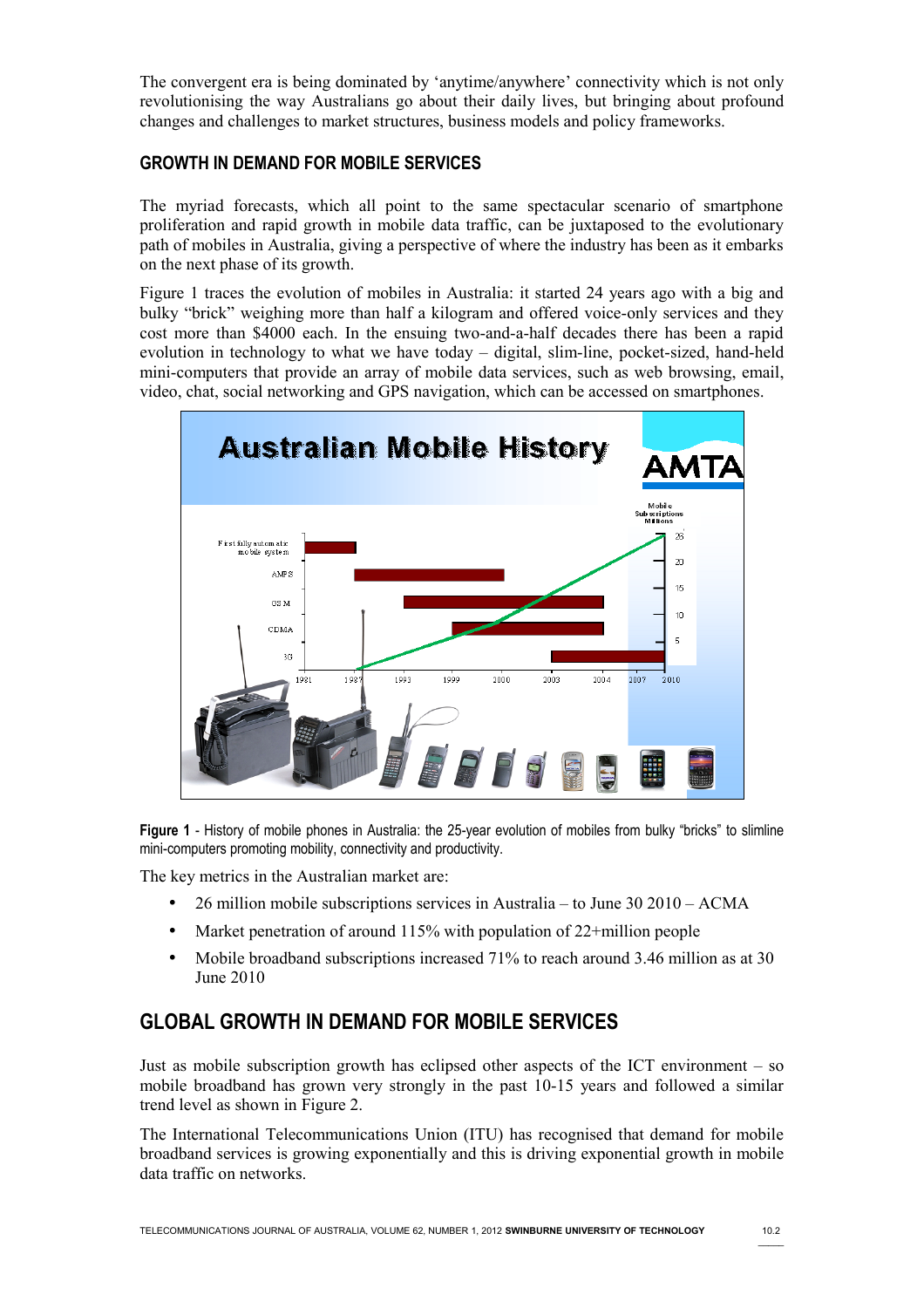*"Even during an economic crisis, we have seen no drop in the demand for communications services,"* ITU Secretary-General Hamadoun Toure said in a statement at the 2011 Mobile World Congress in Barcelona, Spain*.*

Globally, the ITU predicts that the ranks of mobile phone subscribers will swell to five billion people in 2011. The ITU also suggests the number of mobile broadband subscriptions would exceed one billion this year and is forecast to reach 5 billion by 2016.



**Figure 2** - Global ICT developments 2000-2010 (IT World Telecommunication ICT Indicators).

#### **SMARTPHONE DEMAND**

This year has been marked by the continued rise of mobile broadband (MBB) and the smartphone in the Australian market, which one media organisation headlined: "Australia's white hot smartphone revolution". This so-called revolution is being driven by new and competitive mobile broadband technologies, applications and services, which, in turn, drive productivity via the digital economy and meet the connectivity needs of Australians.

The Sydney Morning Herald article quoted a Google survey that found Australia was second only to Singapore in a measure of worldwide smartphone penetration and, according to the research, Australians, on average, consumed 25 mobile applications on their phone compared to 23 for the United States and Britain.

Google's mobile product marketing manager for the Asia-Pacific region, Ryan Hayward, said: "The rise of smartphones is dramatically increasing the use of the Internet overall in Australia and …we are seeing mobile usage and smartphones usage starting to approach or even match PC usage." [\( Moses 2011\)](#page-13-0)

The rapid take-up of smartphones and MBB access in the Australian market is further underlined in a Telstra survey undertaken in mid-2011. Telstra's 2011 Smartphone Index found that 46 per cent of Australian mobile phone users now use Internet-connected smartphones, which rose from 31 per cent last year and is expected to grow to more than 60 per cent over the next 12 months.

The survey found that 51 per cent of male mobile phone users had a smartphone compared 42 per cent of females and smartphones are not just for Gen Ys with almost a quarter (23 per cent) of smartphone users over 50 and 39 per cent are over 40.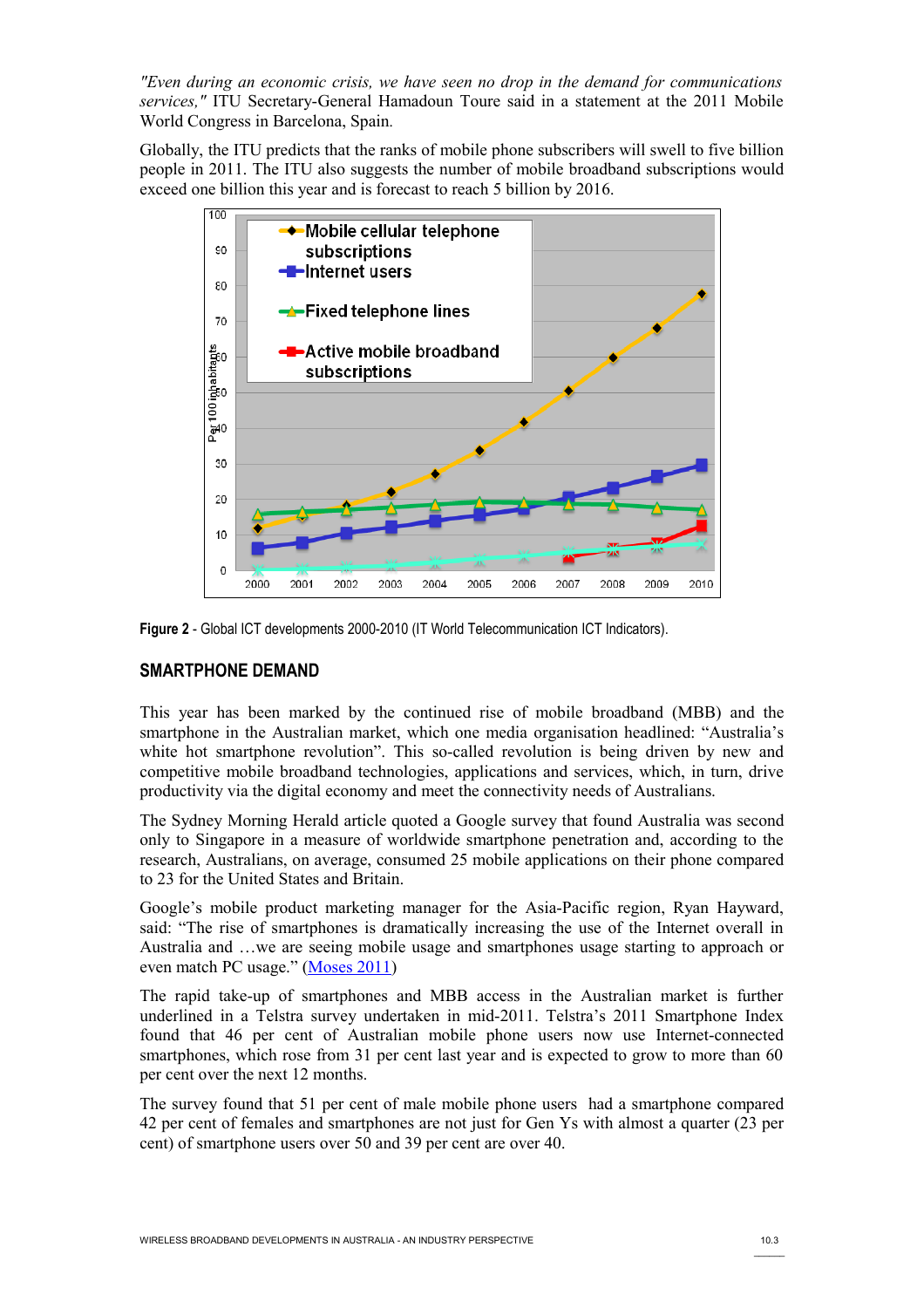The Telstra Smartphone Index 2011 also found that 90 per cent of Australian smartphone owners have accessed the Internet on their mobiles compared to 60 per cent for the total mobile phone population. Email, mobile Internet search and social networking sites are visited most frequently by smartphone users.

Google and Facebook are by far the most popular sites frequently visited, followed by Hotmail, Yahoo (for email) and, interestingly, the Bureau of Meteorology ranks as the fifth most visited site for smartphone users. Sixty-one per cent of smartphone owners are accessing the mobile Internet on their phones daily, which is a rise from 53 per cent in 2010.

Research company, Telsyte, said in October: "Australians love their smartphones with nearly 10 million more to be in use by 2015, taking the total number of smartphone users to 18.5 million." Telsyte forecast that by 2015 nearly 90 per cent of all mobile phone users would have a smartphone as their primary mobile device, a rise from just under 50 per cent in 2011.

 "Over the coming four years Telsyte estimates that more than 30 million smartphones will be sold in Australia creating a vibrant and competitive market for vendors, carriers and retailers," said Telsyte research director, Foad Fadaghi. [\(Telsyte 2011\)](#page-13-2)

Earlier this year, the head of Cisco in Australia said this country had a higher uptake from "dumb phones" to smartphones than most other places in the world. [\(Cisco 2011\)](#page-13-1)



**Figure 3** - In a further indication of the global rise of smartphones, Morgan Stanley estimates that within two years from 2010 global shipments of smartphones will exceed PCs and notebooks.

## **EXPONENTIAL GROWTH IN MOBILE DATA TRAFFIC**

The rapid adoption of smartphones translates into strong mobile traffic growth. The leader of the wireless access domain team at Alcatel-Lucent's Bell Labs research arm, Dr Tod Sizer, said recent studies had shown that a typical smartphone consumes, per month, about 25 times as much wireless data as a phone did five years ago.

"*And our conservative expectation of the growth that we are going to see in the next four years is a factor of 30…and a factor of a hundred in the next 10 years,"* he said. [\(Wilton 2011\)](#page-14-0)

Ericsson recently compiled data from measurements made across several years on more than 1000 mobile networks around the world. Ericsson has predicted:

Global mobile data traffic will increase by 10 times over the next five years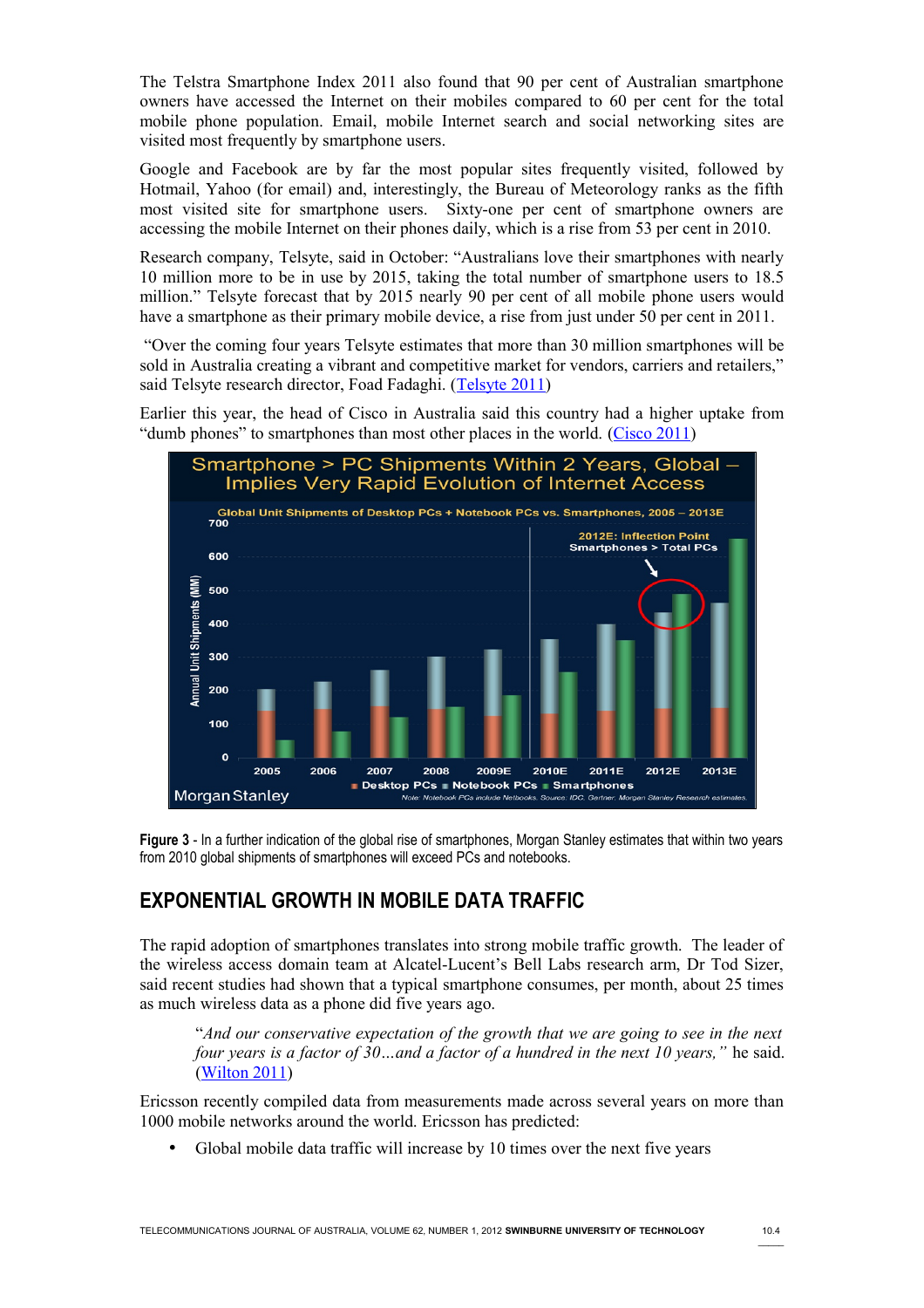- Global mobile broadband subscriptions to hit 900 million by the end of 2011 and are expected to reach 5 billion by the end of 2016
- Total smartphone traffic will triple in 2011
- Mobile traffic will increase by 60% every year until 2016 and this is mainly driven by increasing demand for video content. [\(Ericsson 2011a\)](#page-13-4)
- Traffic from advanced smartphones is expected to increase 12-fold over the next five years

Today, the average mobile broadband connection generates 1.3 gigabytes of traffic per month - which is equivalent to about 650 MP3 music files. By 2014, the average mobile broadband connection is projected to generate 7 gigabytes of traffic per month, which is equivalent to about 3,500 MP3 music files.



**Figure 4** - Global mobile data traffic projection [\(Ericsson 2011a\)](#page-13-4): Global mobile data traffic is forecast to follow a trend line that will see an increase in mobile data traffic of over 600% between 2011 and 2015.



**Figure 5** - Mobile broadband annual traffic projections Australia 2009 to 2014. This represents a compound annual growth over the period of 2010-2014 of 87-95% [\(Network Strategies 2010\)](#page-13-3)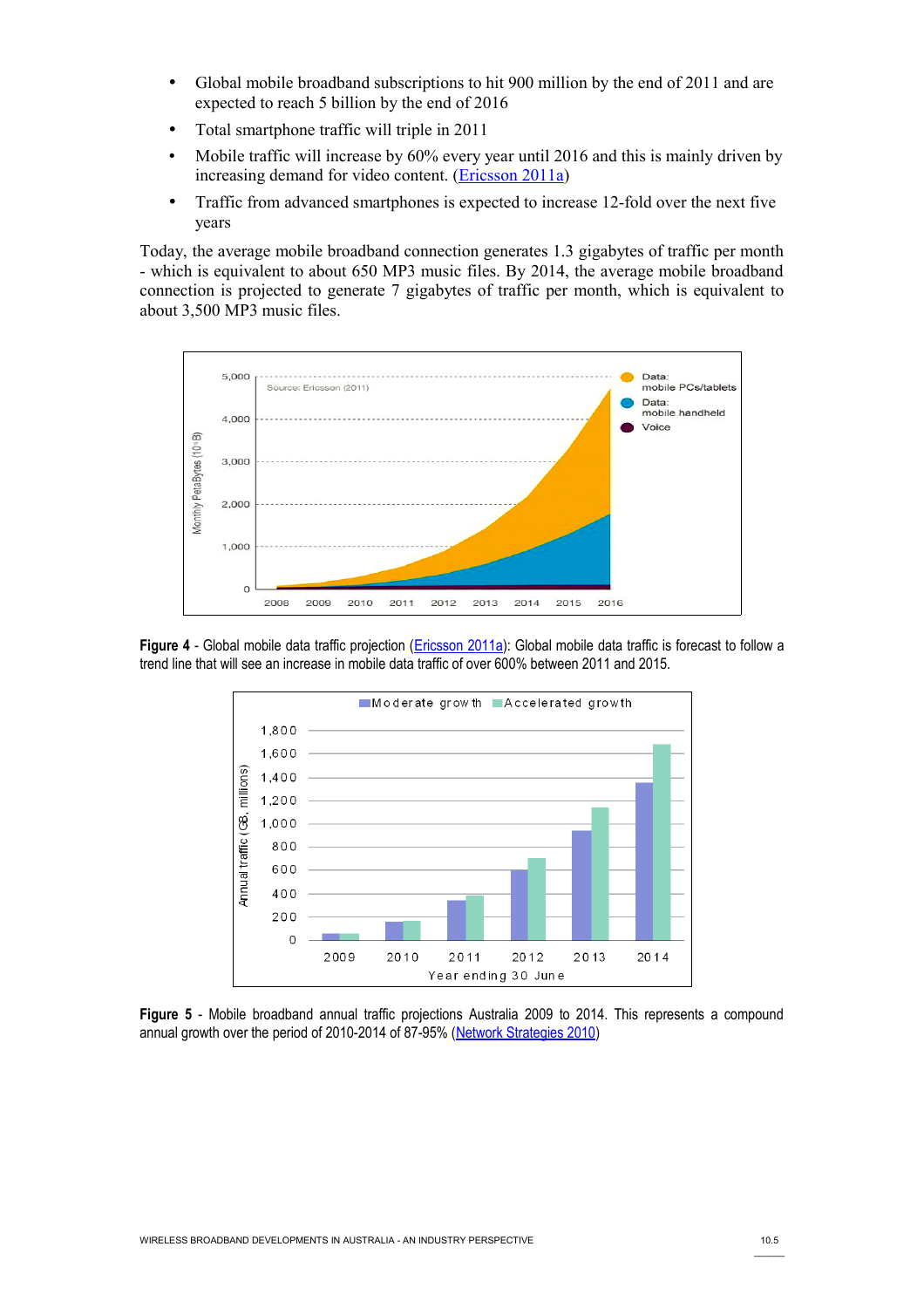## **ECONOMIC IMPACT - PRODUCTIVITY**

Mobile broadband is widely recognised to be an enabling force in the evolving digital economy both in Australia and globally.

The Australian Communications and Media Authority (ACMA) notes:

There is widespread recognition that mobile broadband services are an economic enabler within society and the provision of these services, technologies and applications in the wider community is in the public interest. [\(ACMA 2011\)](#page-13-5)

An Access Economics' analysis, commissioned by AMTA, found that mobile telecommunications play a pivotal role in the Australian digital economy because the enabling technology drives productivity and connectivity across all sectors. The sector's flow-on indirect economic impact is greater than its direct impact, unlike other industries.

The report, *Economic Contribution of Mobile Telecommunications in Australia,* found that the mobile telecommunications industry contributed \$17.4 billion to the Australian economy in 2008-09 with the rapid uptake of mobile data services, including mobile broadband, delivering productivity gains across the entire economy. [\(Access Economics 2010\)](#page-12-1)

The report says that the key productivity-enabling role of mobile technology had a \$10.7 billion indirect flow-on to the wider economy in 2008-09 compared to the industry's direct economic impact of \$6.7 billion.

The Access Economics report found the indirect contribution of \$10.7 billion to Gross Domestic Product (GDP) has grown significantly by \$3 billion, or nearly 40%, over the previous two years as the result of rapid mobile data uptake driving big productivity gains to the Australian economy.

The economic benefits created by the industry are far greater than the resources it draws from the economy," it says. "This contrasts with many other industries, for which the major component of economic contribution derives from the industry's own usage of economic resources. In this regard the mobile phone industry is shown to be 'punching above its weight'."

 "Mobile data is an increasingly important component of the industry. Access Economics forecasts suggest that mobile broadband subscribers will grow significantly over the coming years with the total number of mobile broadband subscriptions passing 50% of the population size in 2012," says the Access Economics Report. [\(Access Economics 2008\)](#page-12-0)



**Figure 6** - Economic Contribution of Mobile Telecommunications 2010 (Access Economics 2010)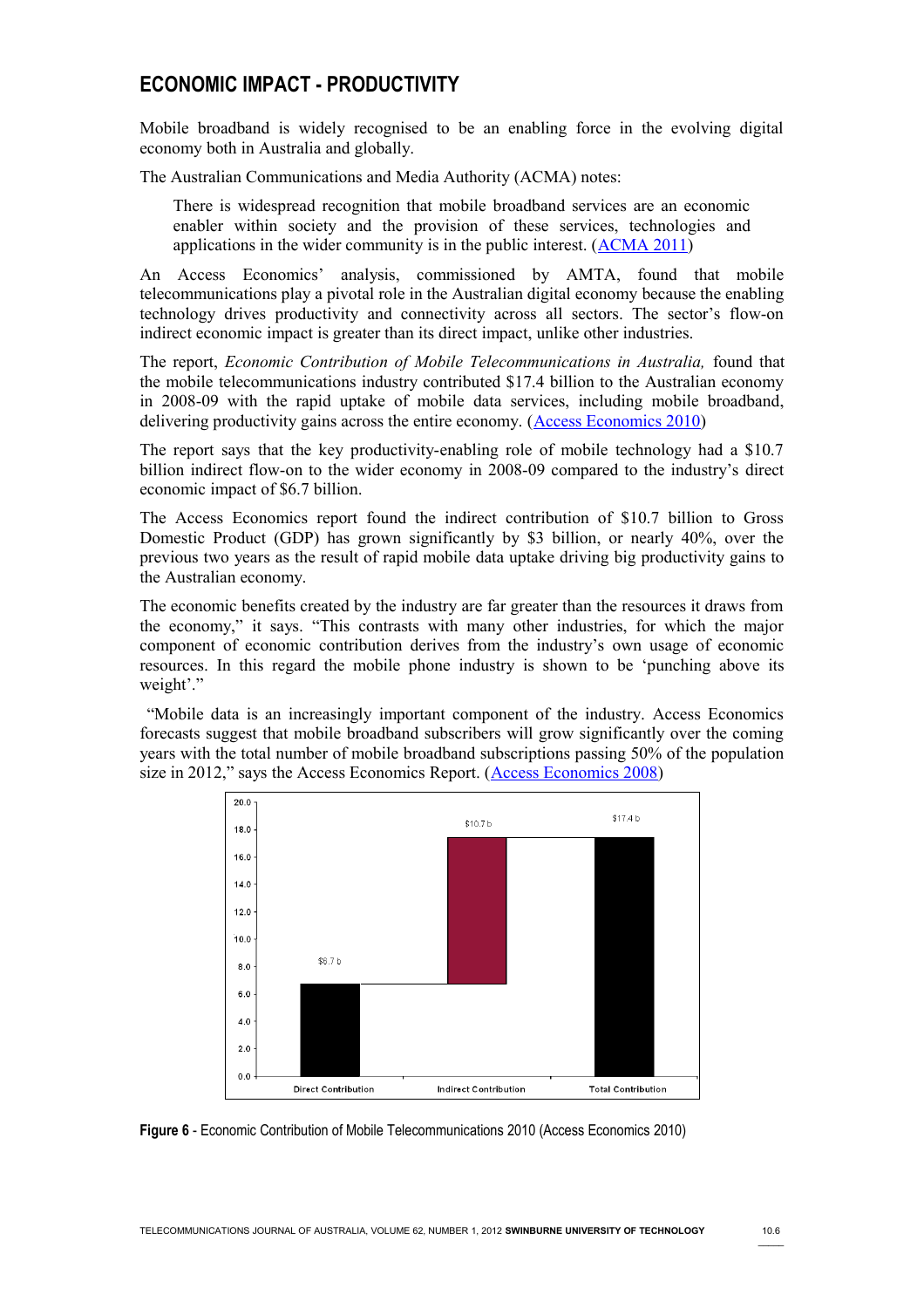A second report, *2.5GHz in Australia: The future deployment of mobile broadband services* was undertaken by Network Strategies and examines the links between mobile broadband, productivity and the role of new spectrum in 700MHz (Digital Dividend) and 2.5GHz bands.

"We estimated gross productivity benefits for mobile broadband over the period 2013 to 2020 to be around \$143 billion," says the report. [\(Network Strategies 2010\)](#page-13-3).



**Figure 7** - Estimated productivity benefit from mobile broadband Australia 2012-2020. This assumes the commercial launch of LTE over 2.5GHz in 2013 with 700MHz one year later. (Network Strategies 2010)

Network Strategies estimate that by 2020 there will be almost 20 million mobile broadband subscriptions on handsets together with another 6.3 million datacards (under a moderate growth scenario). The strong growth in mobile traffic would reach 1360 million Gigabytes by 2014.

The Network Strategies report also estimates the gross productivity benefits from the two new spectrum bands - a 700MHz/2.5GHz combination - to be in the region of \$62 billion over the period 2013 to 2020. The report assumes the commercial launch of latest generation networks using Long-Term Evolution (LTE) technology over 2.5GHz occurs in 2013 with LTE over 700MHz available one year later in 2014. [\(Network Strategies 2010\)](#page-13-3)

It is the flow-on impacts on productivity and connectivity throughout the economy and society that really highlights the central role of mobile telecommunications technology and the services it carries.

A study conducted by Ericsson and Arthur D. Little found that for every 10 percentage point increase in broadband (fixed and mobile) penetration that GDP increases 1 percent. The study also confirmed the correlation between faster broadband speeds and increases to GDP. [\(Ericsson 2011b\)](#page-13-7)

Research conducted on behalf of the UK telecommunications firm O2 found that mobiles overall increased UK labour productivity by almost 1%. The gains were largest among "mobile workers", the group of largely blue-collar workers with no fixed work location, including trades people. [\(CEBR 2006\)](#page-13-6)

Modelling undertaken by Telstra found that in the long term, annual real household consumption will be 1.4% greater than it would be in a scenario without mobile broadband services.

## **SOCIAL IMPACTS - CONNECTIVITY**

Behind the economic success of the mobile telecommunications industry, there are customers who use mobile telecommunications as an important part of their lifestyles and the way they interact with family, friends, work, governments and the community.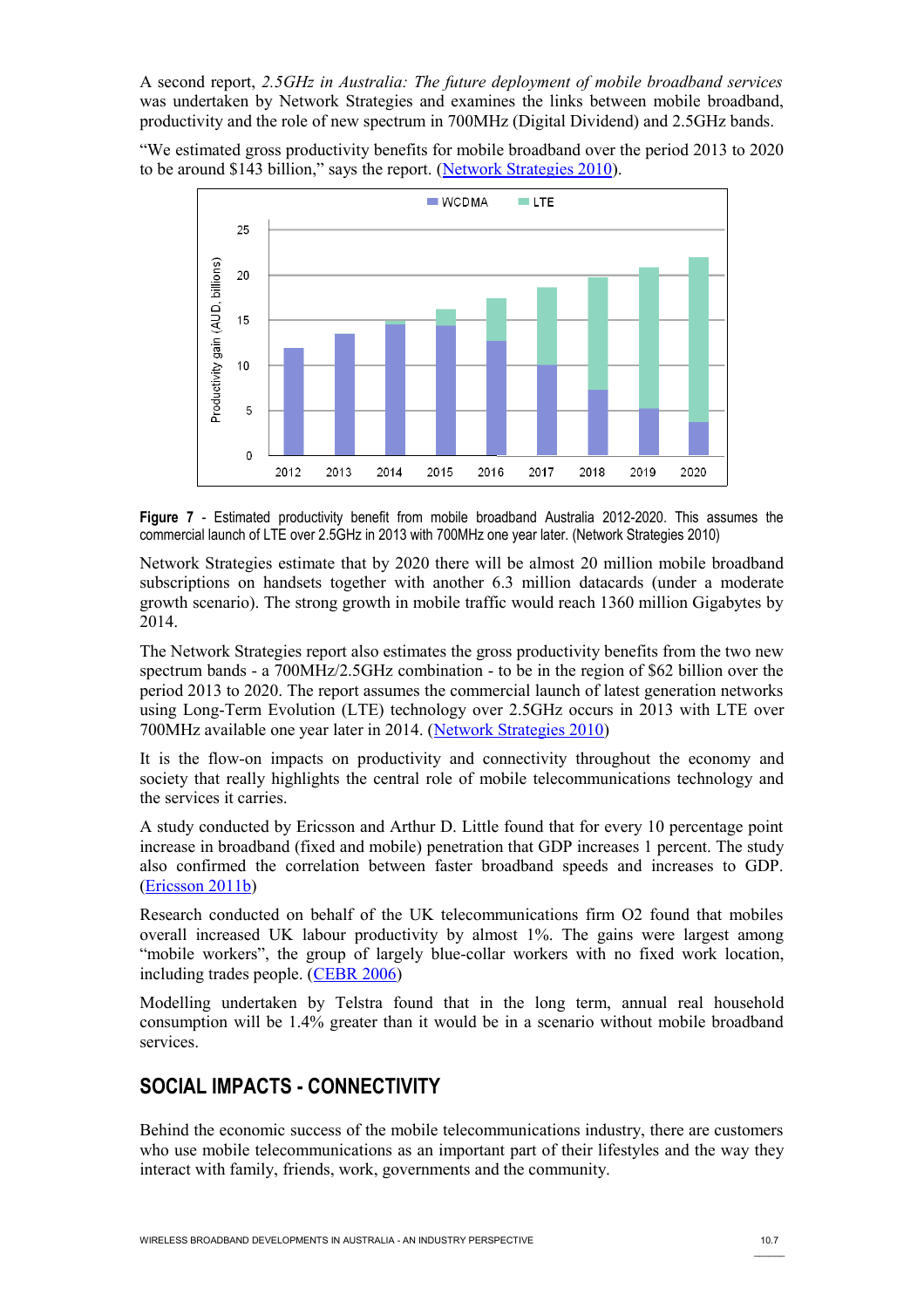To explore social attitudes towards mobile telecommunications, AMTA joined world-leading researchers in a three-year social research project to measure the impact of mobile phones on the balance between work and family life.

AMTA's collaboration with social researchers from the Australian National University, the University of New England and the University of New South Wales was part of an Australian Research Council Linkage Grant and was the first Australian study of its kind.

This project was finished in 2009, which means it had limited exposure to the current mobile data / broadband usage trends, however, the results remain relevant and are still being published in international journals. The latest publication, titled, "Constant Connectivity: Rethinking interruptions at work", was in *Organization Studies* this year. [\(Wajcman and Rose](#page-13-9) [2011\)](#page-13-9)

*The Impact of the Mobile Phone on Work/Life Balance* was the first study in Australia to use nationally representative data on how mobile phones have become integrated into the everyday lives of Australians. [\(Wajcman et al 2008\)](#page-13-8)

It collected nationally representative data between March and September 2007 from a sample of 2185 individuals, comprising 1905 individuals from 1435 on-line households and 280 individuals in 280 off-line households.

"To date, social research on the mobile phone and other contemporary mobile communication technologies has been limited and has yet to be established into a body of evidence about its social impact," the researchers said. "This project, for the first time in Australia, will empirically examine the social impact of mobile technologies at work and at home. It will, therefore, fill a significant gap in the evidence base for the development of industry and social policy."

AMTA believes an understanding of the social impacts – as well as the economic aspects – will help policy makers, regulators, industry and consumer groups have a more informed debate and lead to effective, informed and practical evidence-based policies.

The study's key findings were:

- More than half of the employed respondents believe that the mobile helps their worklife balance. Very few report that the mobile phone has a negative impact on it. More than half of mobile-owning workers, who have high levels of satisfaction with their family interactions, regard the mobile as having increased their ability to find worklife balance.
- Mobile phone use varies with age but it is so universally diffused that use is unaffected by income levels and occupation. Only 12% of 14 to 17 year olds do not have a mobile. The lowest number of owners (74%) is found among those aged over 60 years.
- Logs of actual calls made and SMS texts sent show that the predominant use of the mobile is for contacting family and friends, with work-related reasons far less important. Men make more calls for business purposes, while women use the mobile for social connectivity.
- Calls cluster by time of day, according to purpose. Most work-related calls are made in standard working hours. The rate of calls to family and friends is higher than workrelated calls during working hours and peaks at the end of school hours and in the evening.
- Asynchronous communication practices, such as turning off your mobile to avoid being disturbed, are common techniques. Ninety per cent of the respondents "normally" switch off their phone in the cinema, two-thirds switch off their phone at work meetings, and half turn off their phones in restaurants. Women are more reluctant than men to take their mobile phone on holiday "to talk to work colleagues".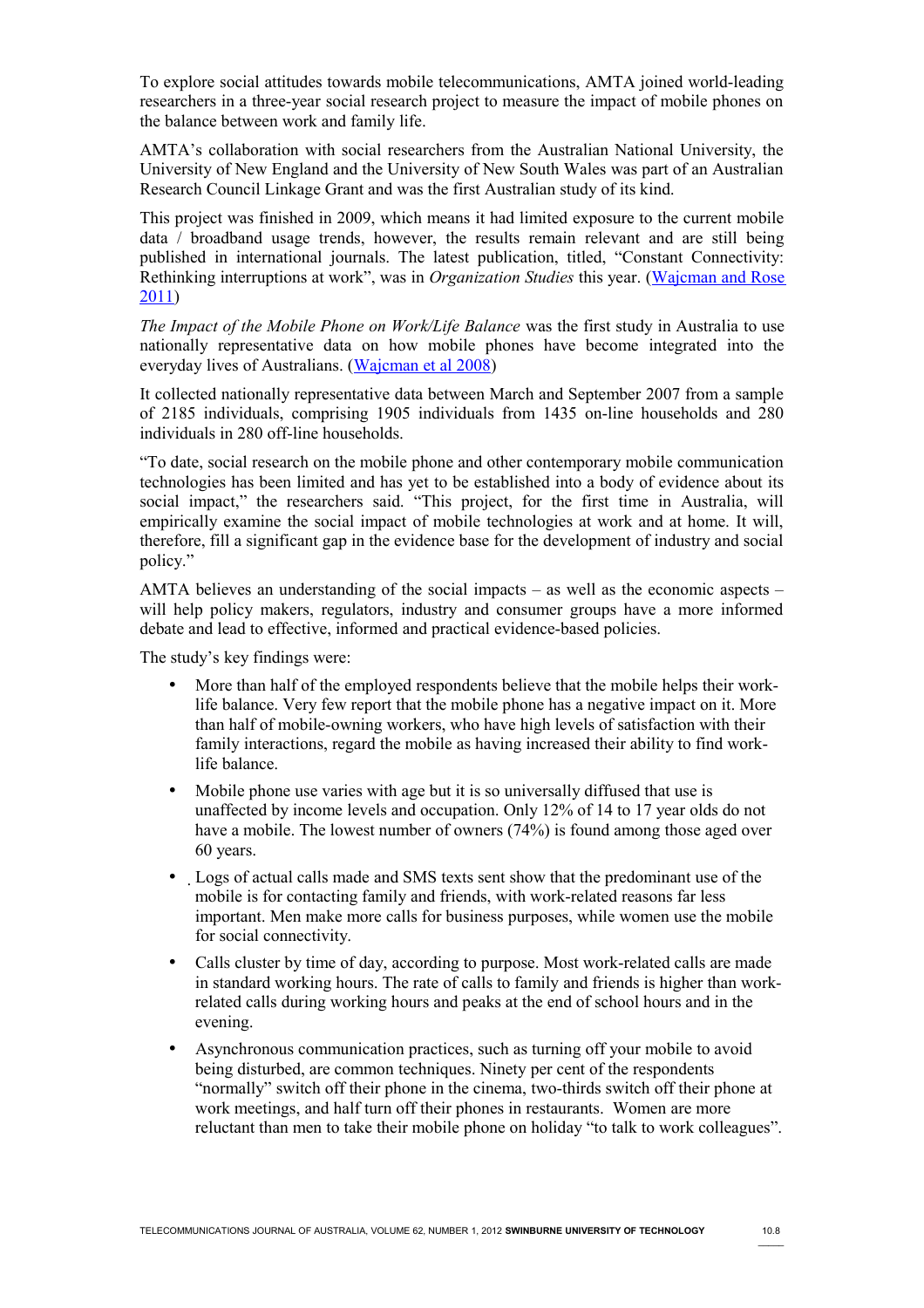- Four in ten employed respondents think that mobiles increase their workload, for 55% the effect is neutral, and a few  $(5%)$  think mobiles reduce their workload. This is offset by productivity gains.
- Conveying information about "timing of the arrival at home" and "arranging to meet with other family members" are the major uses of the mobile phone for microcoordination.
- The mobile phone is an indispensable part of the everyday life of Australians. About nine in ten people report that their lives could not "proceed as normal" if they were suddenly without their mobile phone.
- Carrying a mobile phone makes most people (75%) feel more secure.
- Contrary to fears about the intrusive character of the mobile phone on leisure, few respondents (5%) report that the mobile reduces the quality of their leisure time.

When considering the connectivity implications of latest generation mobile applications and services, social networking is another stand-out growth area. For example, Facebook has around 800 million users globally and 43% (350 million) access the service on mobile devices, with twice as many actual visits coming via mobile devices rather than desktops.

Facebook expects mobile to be the main source of its next billion users as smartphones become more powerful and the value of adding social tools to devices is realised.

Facebook VP for partnerships and corporate development Vaughan Smith said

"….we think that mobile is much more powerful when you add social. And we think the confluence of those two trends are the most important thing going on in technology over the next ten years." [\(Smith 2011\)](#page-13-11)

A Telstra survey, "The Telstra Smartphone Index 2011", released on July 11, 2011, found that smartphones were replacing PCs as a preferred way to access some content with one in four smartphone surfers visiting social networking sites more on their mobiles than they do on a computer and one in five searching the mobile web more on their phones than on a PC.

This research was conducted by Nielsen on behalf of Telstra on a representative sample of 2,827 Australians aged over 16 from across Australia in both metropolitan and regional areas. (**Nielsen 2011**)

A Telstra spokesperson said:

"It's clear smartphones are becoming an inseparable part of our lives, with Telstra's research indicating they now help us to shop smarter, connect with our social networks and kill boredom during business meetings."

"Interestingly while men love to visit app stores and browse news and sports sites, women prefer to spend their time connecting with friends with half saying they check social network sites daily – compared with just a third of men.

"It's also clear we love our apps. Almost one in four smartphone web-surfers have downloaded more than 20 free apps. Social network apps and games are rated 'most useful' followed by weather, transport, maps, banking and health-related apps."

The Telstra Smartphone Index 2011 found:

- **Mobile social networking surge:** Four in ten smartphone web-surfers now access social networking sites such as Facebook® or Telstra's Tribe® service every day – sharply up from 31 per cent in 2010.
- **Smartphones making us savvier shoppers:** Almost half of smartphone websurfers have used their phones to find out more about a product or service before making a purchase. Almost a quarter have actually used their phones to price check while on the shop floor.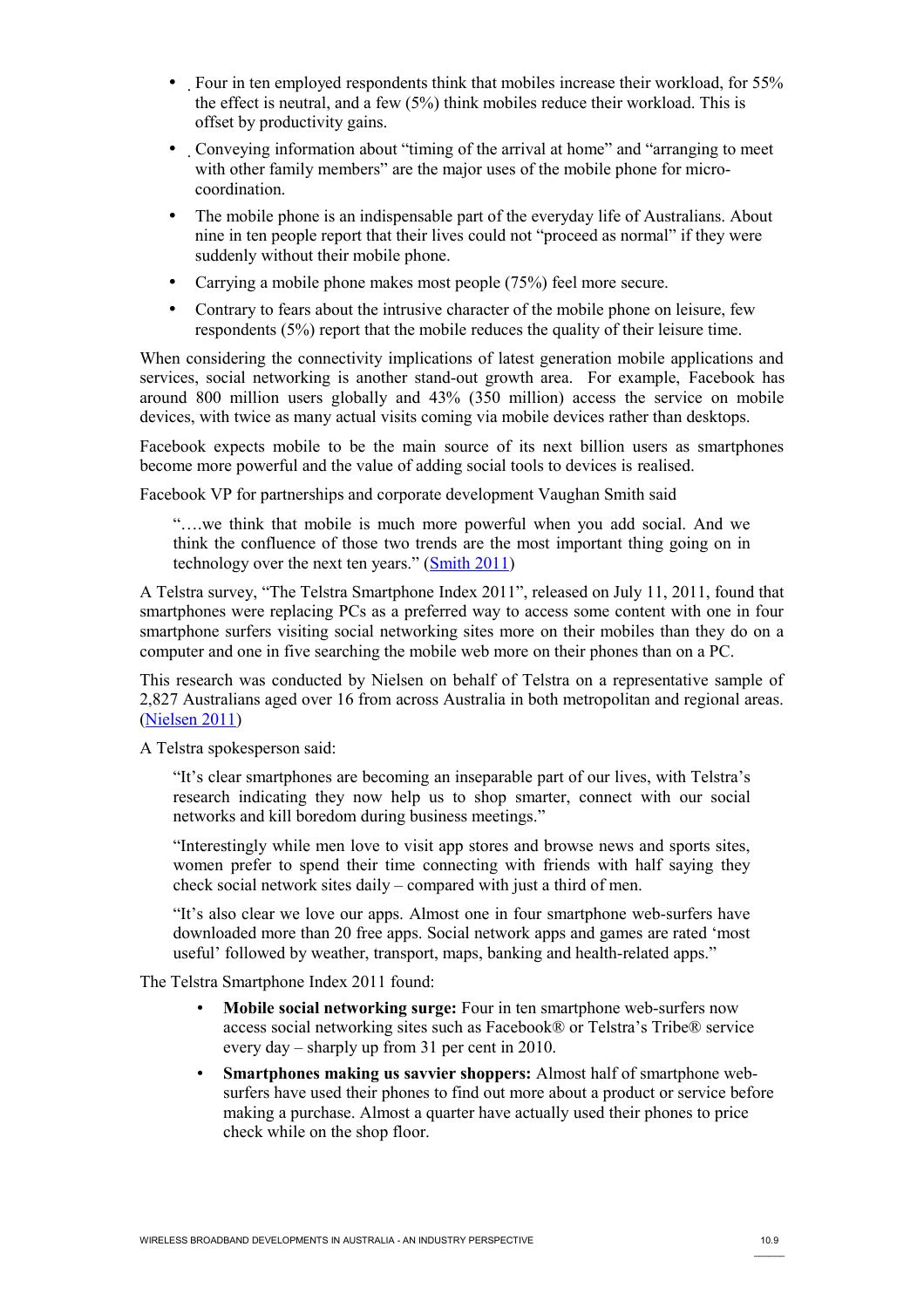- **That's awkward:** Four in ten say they have used their smartphone to avoid a social encounter – with 12 per cent admitting they were merely pretending to use their gadget.
- **Boredom busters:** Almost one in four smartphone surfers admit they're killing boredom when they use their device during a business meeting.
- **Men vs women:** Men are bigger smartphone fans with 51 per cent of mobileusing males owning a smartphone vs. 42 per cent of females.
- **Smartphones firm bed buddies:** 56 per cent of smartphone owners admit to using their smartphone in bed – up from 51 per cent the year before. Once again women are most likely to surf between the sheets (54 per cent versus 49 per cent of men).
- **Smartphones still don't make us smart drivers:** Alarmingly 17 per cent of motorists admit to illegally surfing the mobile Internet on their phones while driving.
- **Smartphones are not just for tech-savvy Generation Y.** More than one in five Aussie smartphone owners are aged over 50 years, and 39 per cent are more than 40 years.
- **Throne-surfing remains popular:** A third of Aussie smartphone web users have surfed the mobile web while on the toilet. Men are more avid loo-surfers (35 per cent have throne-surfed versus 30 per cent of women).

# **INFRASTRUCTURE CHALLENGES AND OPPORTUNITIES**

For mobile network operators the current and forecast growth in consumer demand for smartphones, mobile broadband and mobile data has created significant and urgent focus on the infrastructure, investments and innovations needed to provide the platform for a rich mobile experience for all users of mobile telecommunications.

Key infrastructure investments include radiofrequency spectrum and the physical infrastructure of mobile networks (base stations and towers).

#### **RADIOFREQUENCY SPECTRUM**

Radiofrequency spectrum – the invisible radio waves that carry mobile telecommunication signals is the most basic mobile telecommunications infrastructure on which mobile networks are based.

Australia, along with the rest of the world, is facing a significant challenge to provide additional spectrum resources in response to demand for mobile broadband, which is a key driver of current and future allocations of spectrum resources.

The partnership between spectrum and mobile networks defines the capacity and service performance limits available to users.

As is the case around the world, there is a significant risk that Australian networks will face congestion and degradation of service levels that will impact on all users of mobile networks if additional spectrum resources are not made available in a timely fashion.

Reflecting the global nature of this challenge the Chairman of the US Federal Communications Commission (FCC) recently made the following comments:

"Every day we delay freeing up new spectrum is a day with real costs to consumers, our economy, our global competitiveness, and our future. We have an incredibly bright mobile future ahead of us, if we seize it."[\(Genachowski 2011a\)](#page-13-12)

"Multiple expert sources expect that by 2014, demand for mobile broadband and the spectrum to fuel it, will be 35 times the level it was in 2009. Cisco has projected a nearly 60X increase between 2009 and 2015. This compares to spectrum coming on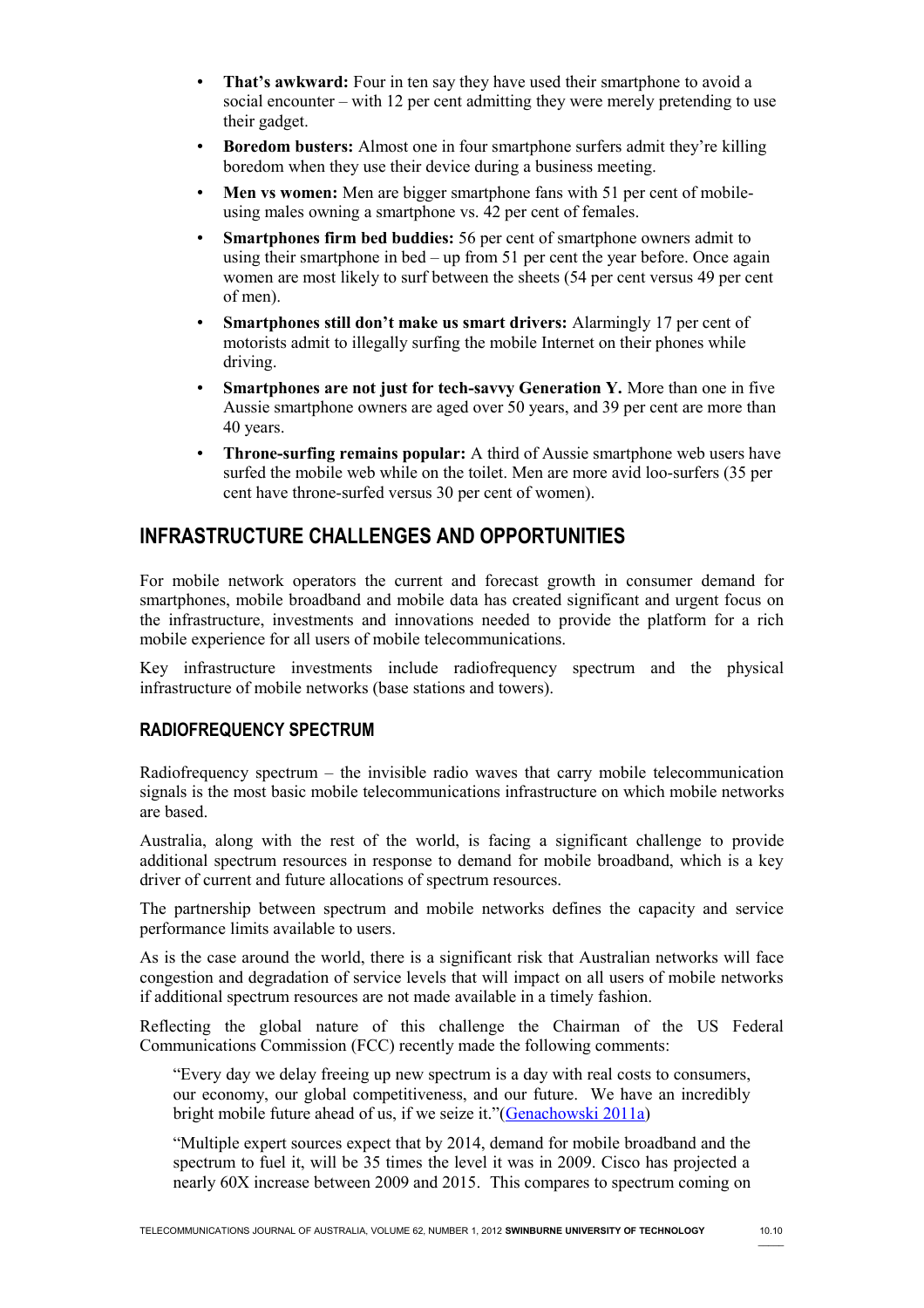line for mobile broadband that represents less than a 3X increase in capacity. The looming spectrum shortage is real...."[\(Genachowski 2011b\)](#page-13-14)

Recent work done by the Analysis Group in the United States suggests:

Mobile broadband is critical to the U.S. communications infrastructure and our future economy. Private sector investment, with substantial job creation benefits, can be facilitated by the reassignment of spectrum to mobile broadband. Building on previous studies, we estimate that the reassignment of 300 MHz of spectrum to mobile broadband within five years will spur \$75 billion in new capital spending, creating more than 300,000 jobs and \$230 billion in additional Gross Domestic Product (GDP). The release of an additional 200 MHz of new spectrum after five years will create an additional 200,000 jobs and increase GDP by an additional \$155 billion.

A more extensive and robust mobile broadband network will generate considerable spillover effects as firms create new and innovative products and services. The sooner that spectrum is reassigned to mobile broadband the sooner investment capital will be deployed. A delay in the reassignment will mean a delay in private sector investment and job creation. (Sosa & van Audenrode 2011)

While these comments reflect USA-based analyses the trend for spectrum demand and urgency surrounding future spectrum allocations for mobile broadband is similarly reflected in the Australian context.

A 2011 analysis by the ACMA concluded that Australia's need for additional spectrum for advanced mobile applications and services would amount to 300MHz by 2020. AMTA believes this estimate to be conservative, however, it does convey the scale of spectrum reallocation being considered for our local market. [\(ACMA 2011\)](#page-13-5)

Against this background AMTA sees the allocation of the Digital Dividend (700MHz) and 2.5 GHz bands as a high priority as these resources will have a major role in augmenting existing infrastructure capacity to support the deployment of latest generation mobile services in response to consumer demand for services such as mobile broadband.

Industry requires certainty around processes, timeframes and availability of this critical infrastructure to underpin decisions on investments in future networks, technologies and latest generation mobile applications and services.

AMTA also sees the reissue of existing 15-year spectrum licences as a high priority policy outcome. Given that licences start expiring in June 2013, AMTA notes the challenge faced by industry operators in planning future investments in new spectrum resources (700 MHz and 2.5 GHz) and the urgent need for resolution of licence arrangements for existing spectrum holdings.

AMTA is committed to developing a closer working relationship between the ACMA, the Department of Broadband, Communications and the Digital Economy and other central agencies to develop a co-ordinated and comprehensive strategy on how Australia will meet future demand for mobile broadband services. Such an approach will provide greater certainty and transparency for both Government and industry.

#### **NETWORK INVESTMENTS**

The key infrastructure enabler for the mobile network is radiofrequency spectrum availability. In fact, the limitations of spectrum availability mean that mobile network operators must be able to make their networks more spectrally efficient while also expanding capacity to meet the demands created by consumers and businesses who are seeking the benefits of next generation advanced mobile technologies such as mobile broadband. In practice, this means the mobile network operators must be able to increase the number of cells in their networks and make many cells smaller.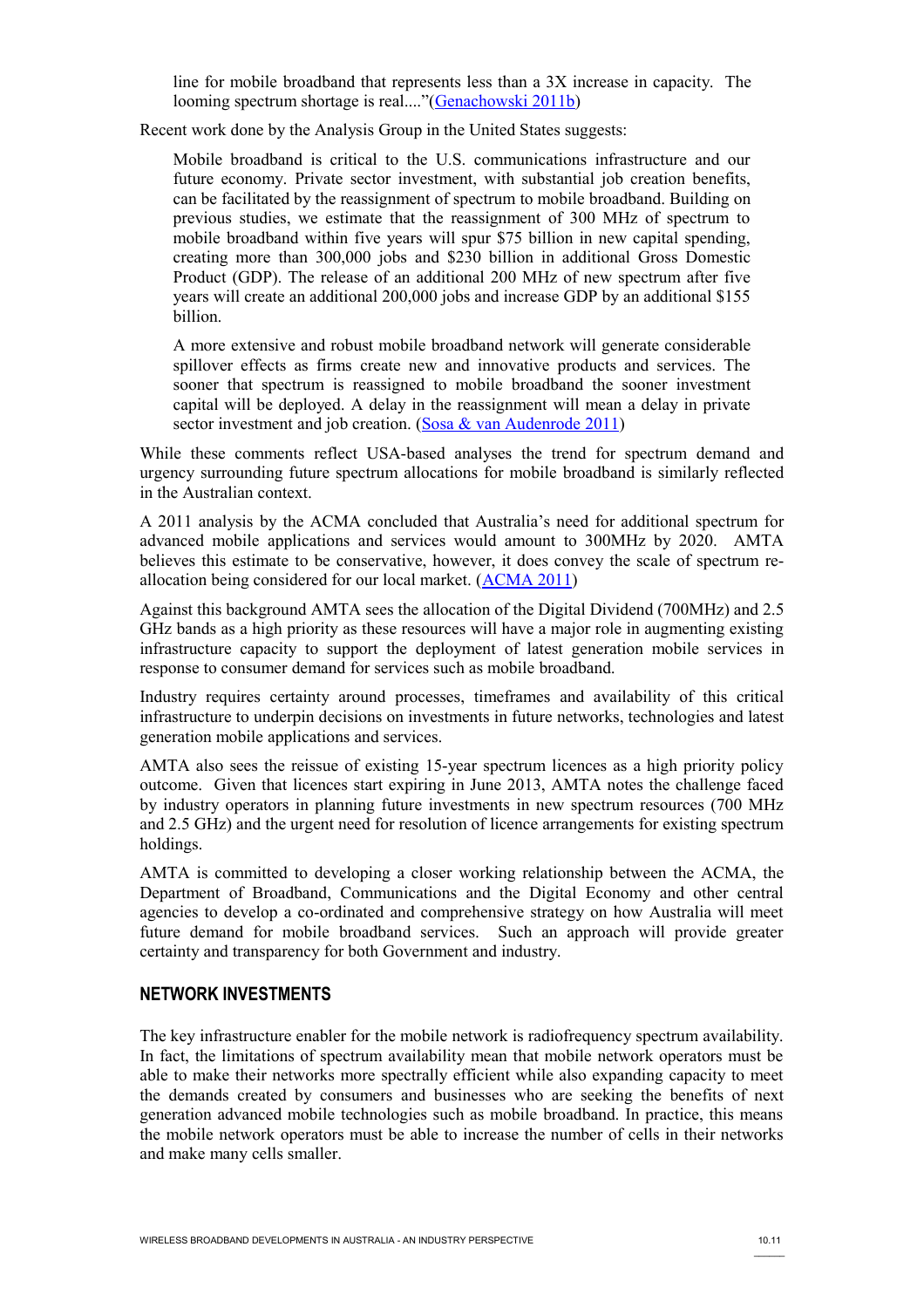Mobile telecommunication networks are radio cellular networks. That is, a base station provides radio coverage to a geographic area known as a cell. Cells are aligned next to each other in a similar pattern to a honeycomb. The location of the base station within the cell is determined by a number of factors, including topography and other physical constraints such as trees and buildings, the cell capacity or expected traffic for the cell and the radio frequency at which the base station will operate.

Each base station has a finite capacity regarding the traffic it can carry and in areas of high mobile use, such as central business districts and high density urban areas, more base stations are required to handle higher levels of traffic. Sometimes quite small cells, known as microcells, are used to cover small geographic areas especially where there is a high traffic demand.

Strong demand for mobile broadband means increasing data traffic, which in turn means that mobile network operators are working to increase the number of cells and microcells.

Increasing traffic volumes mean that mobile network operators must be able to roll out new and upgraded sites and facilities to keep pace with consumer demand as well as the latest generation innovations in technology, such as the transition from 3G to 4G network architecture.

Should mobile network operators be prevented from deploying the necessary infrastructure, the quality of service expectations of customers may not be met which would cause considerable angst to customers, industry and Government alike.

Australian mobile networks now include facilities at more than 18,000 sites in Australia with approximately 3000 new facilities in the feasibility, planning or acquisition stage at any one time.

AMTA believes that the existing regulatory regime is complex but is working effectively to strike a balance between the mobile network operators' need for regulatory certainty in order to plan infrastructure investments to meet demand and the interests of, and consultation with, communities across Australia.

#### **COMMUNITY CONCERNS**

Concerned communities often cite health issues for their opposition to the placement of base stations in their neighbourhoods. The carriers comply with strict science-based safety standards containing large safety margins, which are recognised by national and international health agencies including the World Health Organization. The WHO says:

"Considering the very low exposure levels and research results collected to date, there is no convincing scientific evidence that weak RF signals from base stations and wireless networks cause adverse health effects." [\(WHO 2011\)](#page-14-1)

The Australian Radiation Protection and Nuclear Safety Agency (ARPANSA) says levels of radio frequency electromagnetic emissions from base stations are sometimes thousands of times below safety limits:

"Levels of RF EME from mobile phone base stations are well below the limits specified by the Australian Communications and Media Authority (ACMA). In fact, surveys conducted by ARPANSA have found typical exposure levels from mobile phone base stations to be hundreds and sometimes thousands of times below the regulated limit". [\(ARPANSA 2011\)](#page-13-15)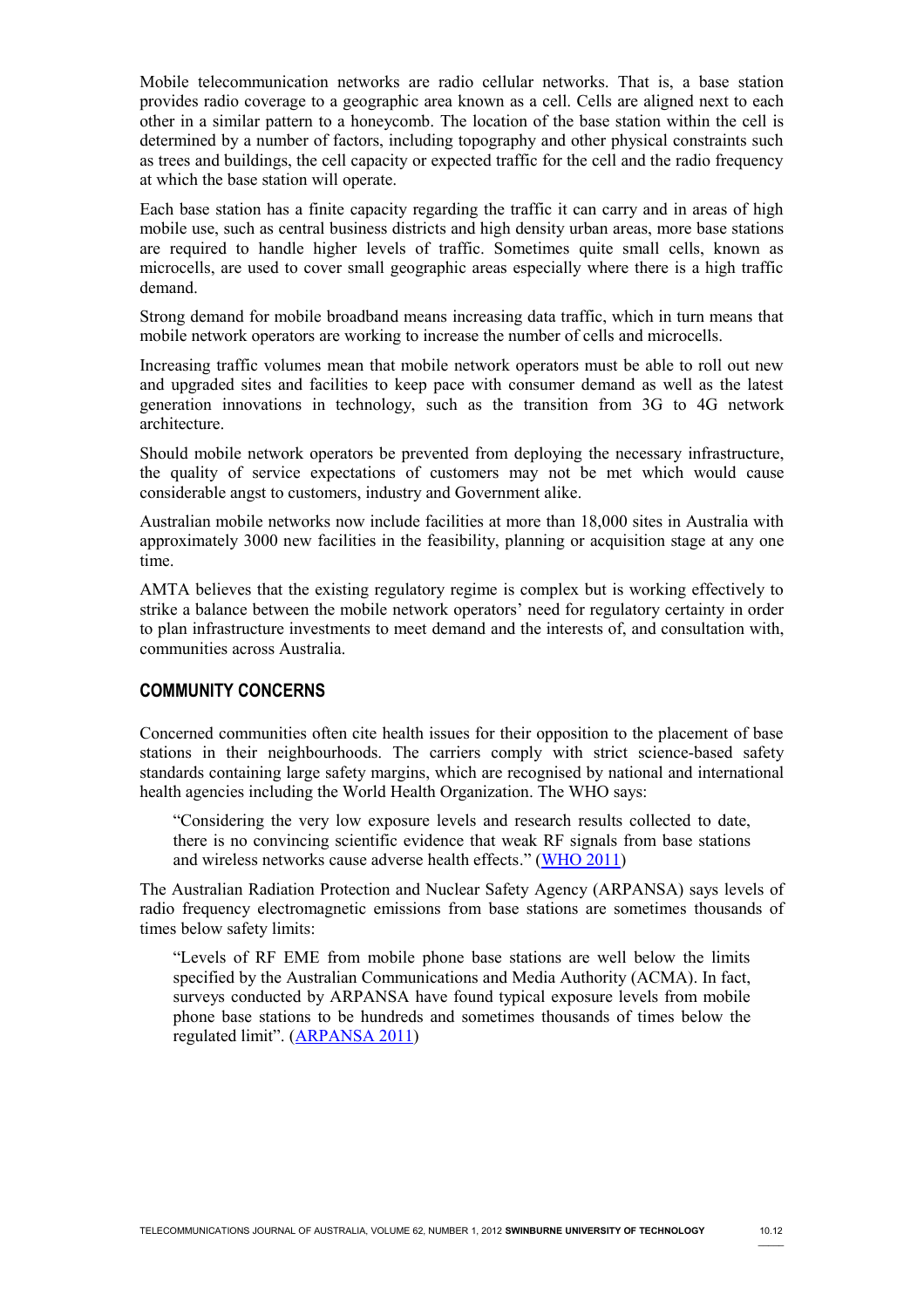## **CONCLUSION**

The Australian mobile telecommunications industry is experiencing unprecedented demand for mobile broadband and data services facilitated by the rise of smartphones and other devices such as tablets. This has been described in the popular press as Australia's "white hot smartphone revolution".

Notwithstanding media hyperbole, all revolutions are characterised by the speed of change and the large numbers of people affected. Using these two criteria it is not far-fetched to liken the uptake of Internet-connected smartphones, mobile broadband and data use as "revolutionary".

It is predicted that by 2020 Australia will have almost 20 million mobile broadband subscriptions on handsets together with another 6.3 million data cards. The corresponding mobile data traffic volumes are forecast to increase at a compound annual growth rate of 95 per cent to 2014.

The key productivity-enabling role of mobile technology has an indirect flow-on effect on the wider economy that is greater than its direct impact. This means the economic benefits created by mobile telecommunications are far greater than the resources it draws from the economy, which contrasts with many other industries whose major component of economic contribution derives from the industry's own economic resources.

Australia cannot sustain strong economic growth unless it lifts its productive capacity and it cannot sustain ongoing improvements in living standards unless productivity growth improves. One of the key enablers of productivity is mobile telecommunications.

The growth of mobile broadband is widely recognised as central and an increasingly influential component of our evolving digital economy with significant capability to contribute to economic productivity and social connectivity.

There is widespread recognition that mobile broadband services are an economic enabler within society and the provision of these services, technologies and applications in the wider community is in the public interest. [\(ACMA 2011\)](#page-13-5)

For mobile network operators the current and forecast growth in consumer demand for smartphones, mobile broadband and mobile data has created significant and urgent focus on the infrastructure, investments and innovations needed to provide the platform for a rich mobile experience for all users or mobile telecommunications.

Central to meeting demand for advanced mobile services, including mobile broadband, is access to sufficient radiofrequency spectrum in appropriate bands and the efficient deployment of mobile network infrastructure (base stations and towers).

AMTA strongly believes that continued investment in infrastructure and innovation must be encouraged and fostered by the Government's policy and regulatory framework so that the benefits of mobile broadband and a growing digital economy can be realised by all Australians.

## **REFERENCES**

<span id="page-12-0"></span>Access Economics.2008. *"Australian Mobile Telecommunications Industry: Economic Significance and Contribution"*. June 2008. (iv) . Available from: <http://www.amta.org.au/pages/State.of.the.Industry.Reports>

<span id="page-12-1"></span>Access Economics.2010. *"Economic Contribution of Mobile Telecommunications in Australia"*. June 2010. . Available from: <http://www.amta.org.au/pages/State.of.the.Industry.Reports>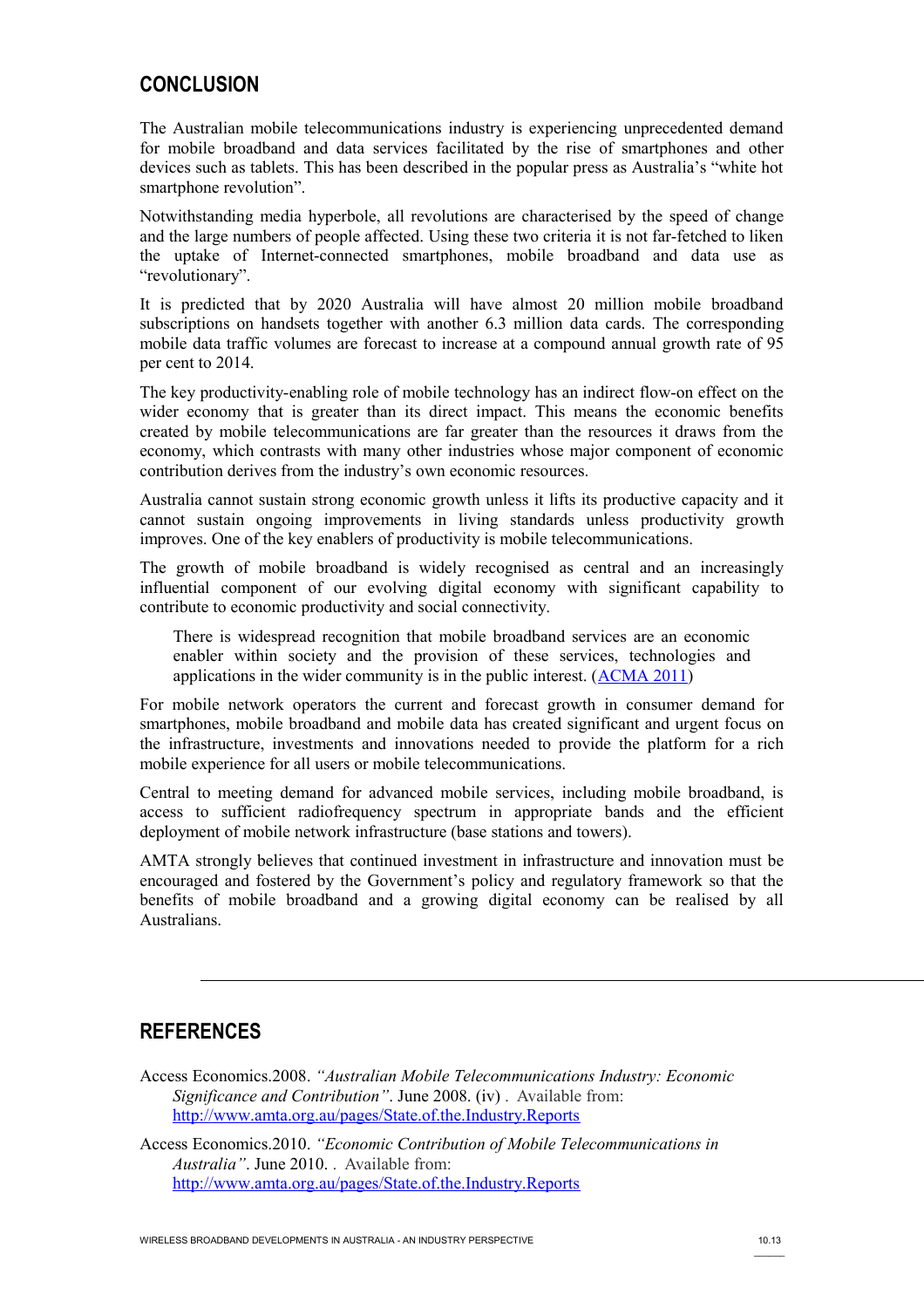- <span id="page-13-5"></span>Australian Communications and Media Authority. 2011. "*Towards 2020—Future spectrum requirements for mobile broadband"* May 2011 Available at [http://agencysearch.australia.gov.au/search/search.cgi?](http://agencysearch.australia.gov.au/search/search.cgi?collection=agencies&form=simple&profile=acma&query=towards+2020&scope_disable=off) [collection=agencies&form=simple&profile=acma&query=towards+2020&scope\\_disable](http://agencysearch.australia.gov.au/search/search.cgi?collection=agencies&form=simple&profile=acma&query=towards+2020&scope_disable=off)  $=$ off
- <span id="page-13-15"></span>Australian Radiation Protection and Nuclear Safety Agency (ARPANSA). 2011. "What about base stations and telecommunications towers - are there any health effects*?" Fact Sheet, EME Series No. 9.* 15 July 2011*, Available at:* <http://www.arpansa.gov.au/pubs/eme/fact9.pdf>
- <span id="page-13-6"></span>Centre for Economic Business Research. 2006. *An analysis of how mobile phone use contributes to business productivity, Report to O2.*
- <span id="page-13-1"></span>Cisco. 2011. *Cisco Visual Networking Index: Forecast and Methodology, 2010-2015*. Available at: [http://www.cisco.com/en/US/solutions/collateral/ns341/ns525/ns537/ns705/ns827/white\\_](http://www.cisco.com/en/US/solutions/collateral/ns341/ns525/ns537/ns705/ns827/white_paper_c11-481360_ns827_Networking_Solutions_White_Paper.html) [paper\\_c11-481360\\_ns827\\_Networking\\_Solutions\\_White\\_Paper.html](http://www.cisco.com/en/US/solutions/collateral/ns341/ns525/ns537/ns705/ns827/white_paper_c11-481360_ns827_Networking_Solutions_White_Paper.html)
- <span id="page-13-4"></span>Ericsson. 2011a. "*Ericsson predicts Mobile Data Traffic to grow 10-fold by 2016"* [Internet]. Released online 7 November 2011. Available from: <http://www.ericsson.com/news/1561267>
- <span id="page-13-7"></span>Ericsson. 2011b. *"New study quantifies the impact of broadband speed on GDP 27"* September 2011 Available at <http://www.ericsson.com/thecompany/press/releases/2011/09/1550083>
- <span id="page-13-12"></span>Genachowski, J. 2011a. "Remarks on Spectrum" 6 April 2011. Available at: <http://www.fcc.gov/document/chairman-discusses-spectrum-needs-white-house-remarks>
- <span id="page-13-14"></span>Genachowski, J. 2011b. "The Clock is Ticking" 16 March 2011. Available at: <http://www.fcc.gov/document/genachowski-broadband-clock-ticking>
- <span id="page-13-0"></span>Moses, Asher. 2011. "Australia's white hot smartphone revolution". [Internet] *Sydney Morning Herald*. Released online 8 September 2011. Available from: [http://www.smh.com.au/digital-life/mobiles/australias-white-hot-smartphone-revolution-](http://www.smh.com.au/digital-life/mobiles/australias-white-hot-smartphone-revolution-20110908-1jz3k.html)[20110908-1jz3k.html](http://www.smh.com.au/digital-life/mobiles/australias-white-hot-smartphone-revolution-20110908-1jz3k.html)
- <span id="page-13-3"></span>Network Strategies. 2010. *"The future deployment of mobile broadband services 2.5GHz in Australia"* Network Strategies Report Number 29028. 15 June 2010. Available at <http://www.amta.org.au/pages/State.of.the.Industry.Reports>
- <span id="page-13-10"></span>Nielson, 2011. Telstra Smartphone Index 2011. Available at: [http://www.telstra.com.au/abouttelstra/media-centre/announcements/australias-growing](http://www.telstra.com.au/abouttelstra/media-centre/announcements/australias-growing-fascination-with-smartphones-edging-out-pcs.xml)[fascination-with-smartphones-edging-out-pcs.xml](http://www.telstra.com.au/abouttelstra/media-centre/announcements/australias-growing-fascination-with-smartphones-edging-out-pcs.xml)
- <span id="page-13-11"></span>Smith, Vaughn. 2011. "Facebook's next billion users to be driven by mobile". *Mobile Business Briefing* 16 November 2011 Available from: [http://www.mobilebusinessbriefing.com/articles/facebooks-next-billion-users-to-be](http://www.mobilebusinessbriefing.com/articles/facebooks-next-billion-users-to-be-driven-by-mobile/19477/)[driven-by-mobile/19477/](http://www.mobilebusinessbriefing.com/articles/facebooks-next-billion-users-to-be-driven-by-mobile/19477/)
- <span id="page-13-13"></span>Sosa, D; van Audenrode,M.; 2011. "Private Sector Investment and Employment Impacts of Reassigning Spectrum to Mobile Broadband in the United States" August 2011 Available at:<http://www.mobilefuture.org/page/-/spectrum-impact-study.pdf>
- <span id="page-13-2"></span>Telsyte. 2011. *"Ten million more Australians to use smartphones by 2015*" [Internet] Released online 21 October 2011. Available from:<http://www.telsyte.com.au/?p=1140>
- <span id="page-13-9"></span>Wajcman, J. and Rose, E. 2011. "Constant Connectivity: Rethinking interruptions at work"'. *Organization Studies* 32 (7): 941-962.
- <span id="page-13-8"></span>Wajcman, J; Bittman, M; Johnstone, L; Brown, J; Jones, P. 2008. "The Impact of the Mobile Phone on Work/Life Balance, Final Survey Report" (March 2008)